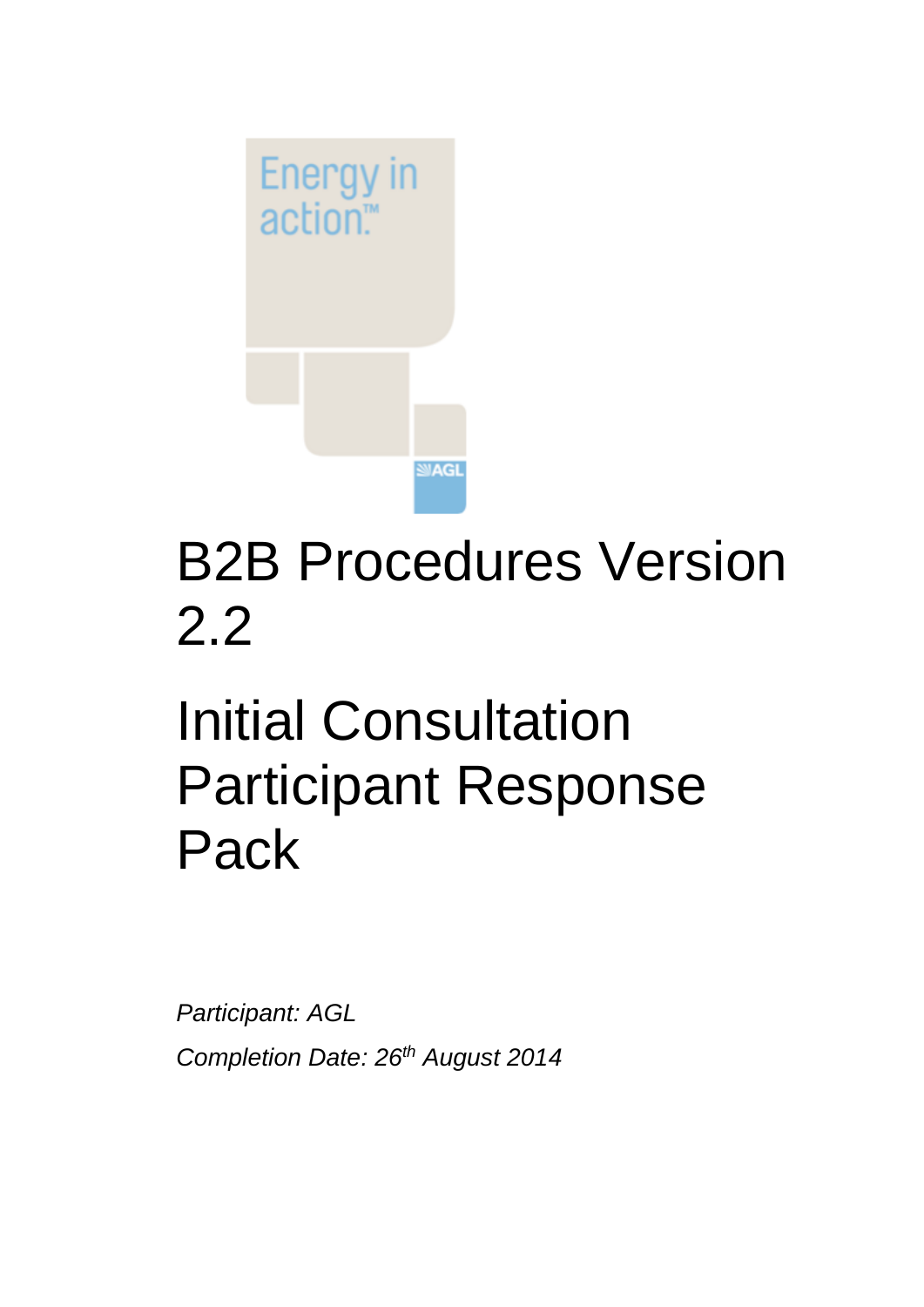#### **9. Participant Responses**

This section lists the changes proposed to the B2B Procedures: Version 2.0.

Proposed changes have been categorised as Procedure changes as follows;

- Table 9.1 covers the proposed changes to the B2B Procedure Customer and Site Details Notification Process.
- Table 9.2 covers the proposed changes to the B2B Procedure Service Order Process.
- Table 9.3 covers the proposed changes to the B2B Meter Data Process.
- Table 9.4 covers the proposed changes to the B2B Procedure One Way Notification Process.
- Table 9.5 covers the proposed changes to the B2B Procedure Technical Guideline for B2B Procedures.
- Table 9.6 covers the proposed changes to the B2B Procedure Technical Delivery Specification.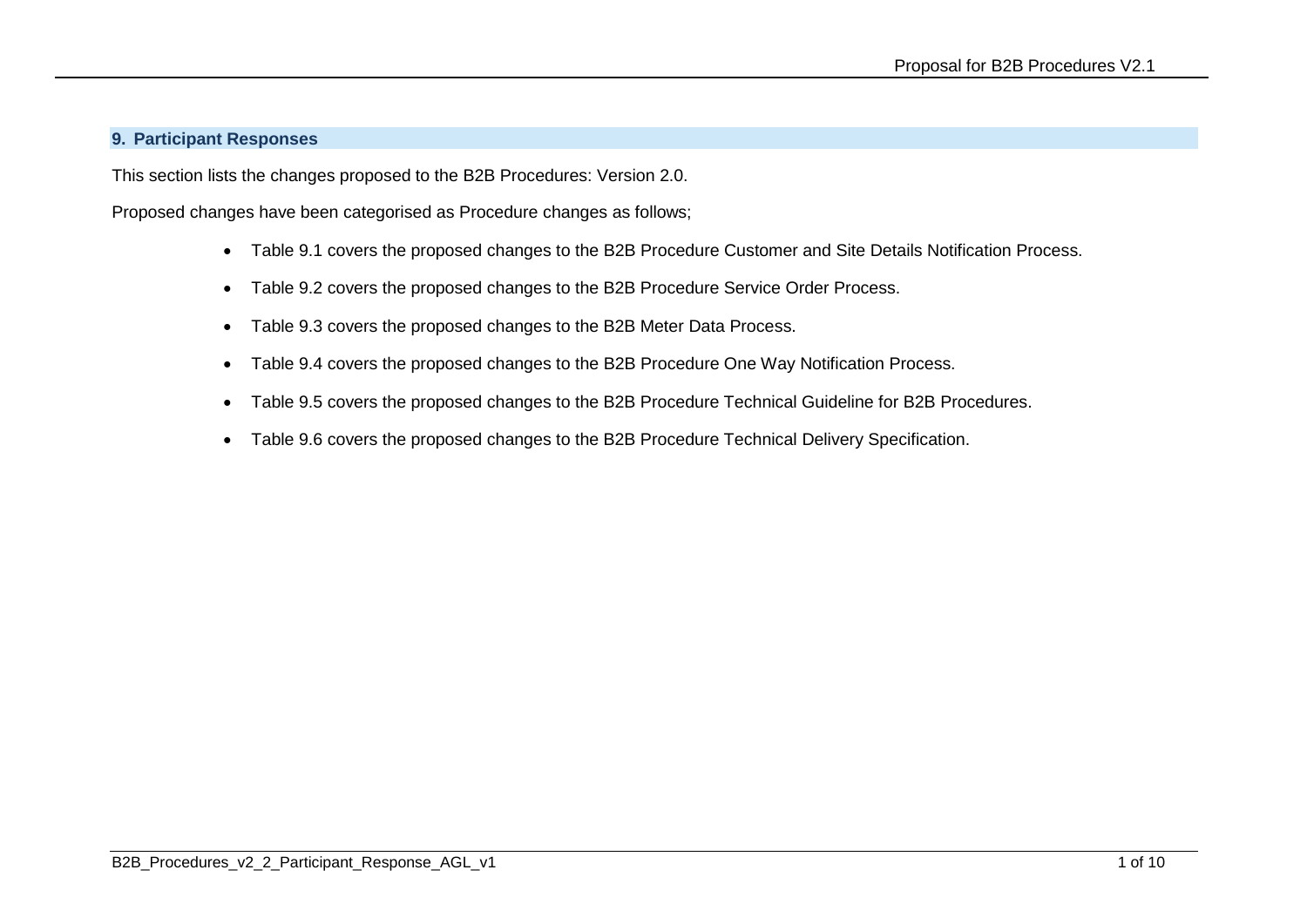### **9.1 Proposed changes to the B2B Procedure Customer and Site Details Notification Process**

Please complete the relevant columns below in order to record your response. If you have no comments on this document please note this as a general comment in the table.

| <b>Item</b> | ID  | <b>Clause/Issue/Comment</b>                                                                                                                                                                                                                                                                                                                                                                                                                                                                                                                                                                                                                                              | <b>Proposed revised B2B Procedures text</b>                        | <b>Rating</b><br>(H/M/L <sup>1</sup> ) | <b>AEMO Response</b> |
|-------------|-----|--------------------------------------------------------------------------------------------------------------------------------------------------------------------------------------------------------------------------------------------------------------------------------------------------------------------------------------------------------------------------------------------------------------------------------------------------------------------------------------------------------------------------------------------------------------------------------------------------------------------------------------------------------------------------|--------------------------------------------------------------------|----------------------------------------|----------------------|
|             |     |                                                                                                                                                                                                                                                                                                                                                                                                                                                                                                                                                                                                                                                                          | Blue underline means insert<br>Red strikeout means delete          |                                        |                      |
| 9.1.1       | 001 | AGL has no objections to the modifications<br>proposed.                                                                                                                                                                                                                                                                                                                                                                                                                                                                                                                                                                                                                  |                                                                    |                                        |                      |
| 9.1.2       | 001 | AGL is not supportive of the proposed<br>effective date put forward.                                                                                                                                                                                                                                                                                                                                                                                                                                                                                                                                                                                                     | The proposed effective date is 22<br>November 2014 - 15th May 2015 | н                                      |                      |
|             |     | Whilst the intent of these changes is to add<br>clarity to the existing procedures it cannot be<br>ignored that there is ambiguity when referring<br>to the existing procedures in their current<br>state, as a result AGL would like to be open<br>and transparent in advising this will require<br>system changes to ensure we deliver the<br>expected benefits of this change. We also<br>need to take into account resource allocation,<br>other scheduled projects in the pipeline and IT<br>environmental constraints, etc.<br>AGL also notes that submissions received in<br>response to the draft determination are<br>expected on the 09.10.2014 which make the |                                                                    |                                        |                      |

 $1$  L= Low: Not critical. Issues / comments are minor. They add clarity to the document. No major concern if not included in any further revisions M= Medium: Important. Strong case that issue / comments should be considered and an update to the document is desirable, but not critical. H= High: Critical. The issues / comments are fundamental and failure to make necessary changes has the potential to impact consensus.

-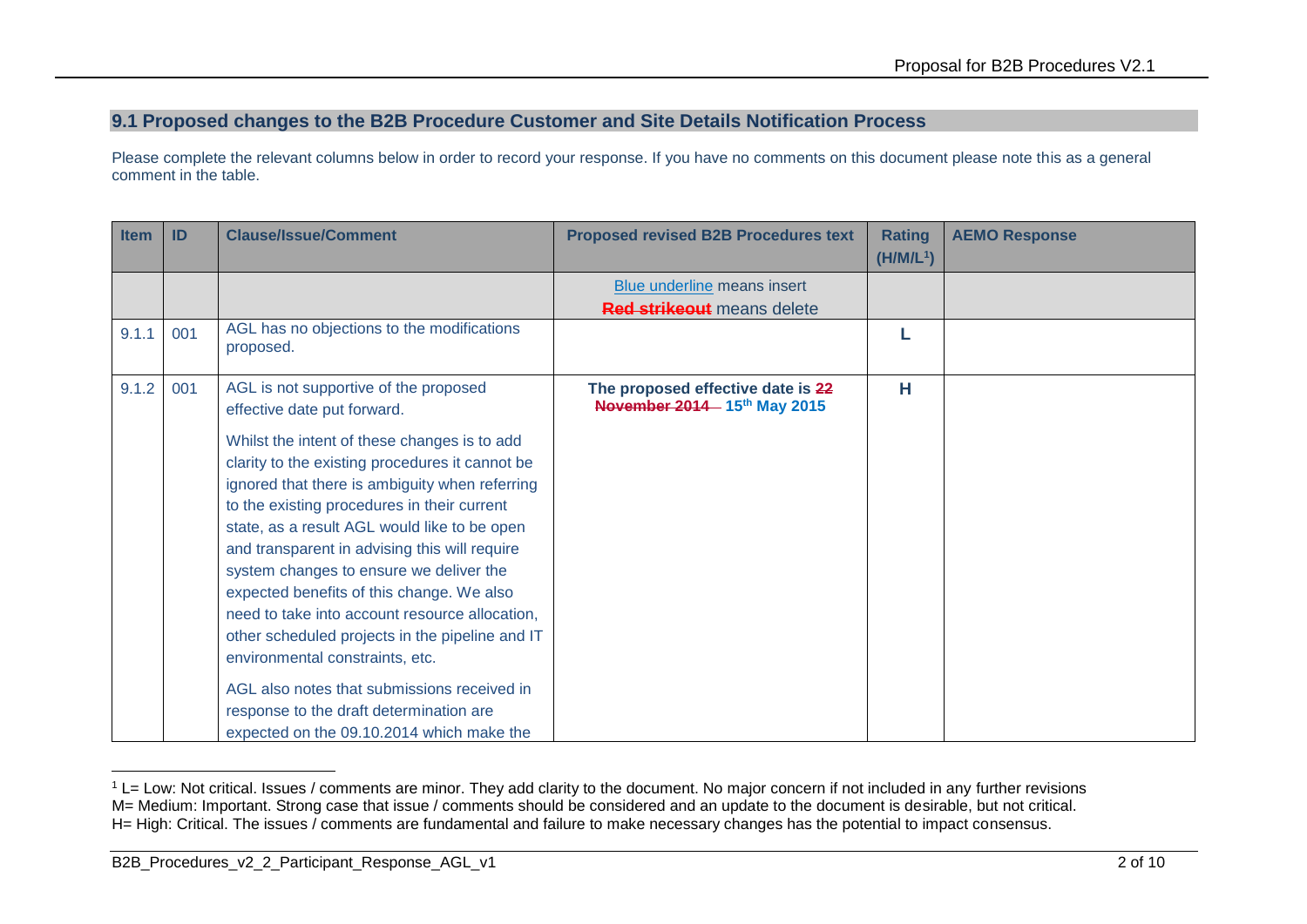| <b>Item</b> | -ID | <b>Clause/Issue/Comment</b>                                                                                                                  | <b>Proposed revised B2B Procedures text</b> | <b>Rating</b><br>$(H/M/L^1)$ | <b>AEMO Response</b> |
|-------------|-----|----------------------------------------------------------------------------------------------------------------------------------------------|---------------------------------------------|------------------------------|----------------------|
|             |     | proposed effective date infeasible to deliver<br>by 21.11.2014.                                                                              |                                             |                              |                      |
|             |     | Another alternative would be to provide a<br>transition period, e.g. effective from<br>21.11.2014 with a transition expiring in May<br>2015. |                                             |                              |                      |
|             |     |                                                                                                                                              |                                             |                              |                      |
|             |     |                                                                                                                                              |                                             |                              |                      |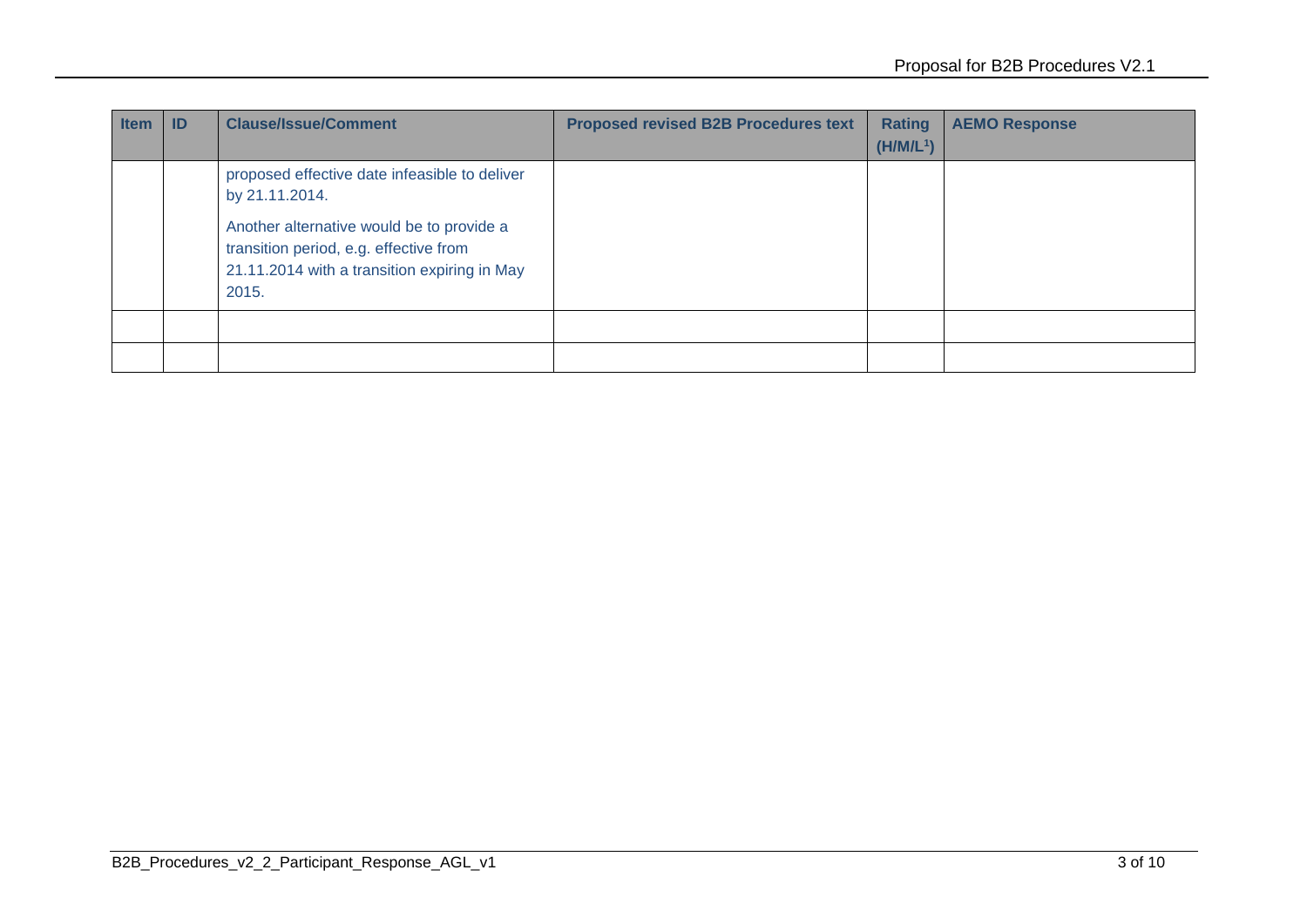#### **9.2 Proposed changes to the B2B Procedure Service Order Process**

Please complete the relevant columns below in order to record your response. If you have no comments on this document please note this as a general comment in the table.

| <b>Item</b> | ID  | <b>Clause/Issue/Comment</b>                                              | <b>Proposed revised B2B Procedures text</b>                        | <b>Rating</b><br>(H/M/L <sup>2</sup> ) | <b>AEMO Response</b> |
|-------------|-----|--------------------------------------------------------------------------|--------------------------------------------------------------------|----------------------------------------|----------------------|
|             |     |                                                                          | Blue underline means insert                                        |                                        |                      |
|             |     |                                                                          | <b>Red strikeout</b> means delete                                  |                                        |                      |
| 9.2.1       | 721 | AGL is not supportive of the proposed<br>effective date put forward.     | The proposed effective date is 22<br>November 2014 - 15th May 2015 | н                                      |                      |
|             |     | Please refer to comments AGL has provided<br>above under item 9.1.2, 001 |                                                                    |                                        |                      |
|             |     |                                                                          |                                                                    |                                        |                      |
|             |     |                                                                          |                                                                    |                                        |                      |
|             |     |                                                                          |                                                                    |                                        |                      |

<sup>-</sup> $2$  L= Low: Not critical. Issues / comments are minor. They add clarity to the document. No major concern if not included in any further revisions M= Medium: Important. Strong case that issue / comments should be considered and an update to the document is desirable, but not critical. H= High: Critical. The issues / comments are fundamental and failure to make necessary changes has the potential to impact consensus.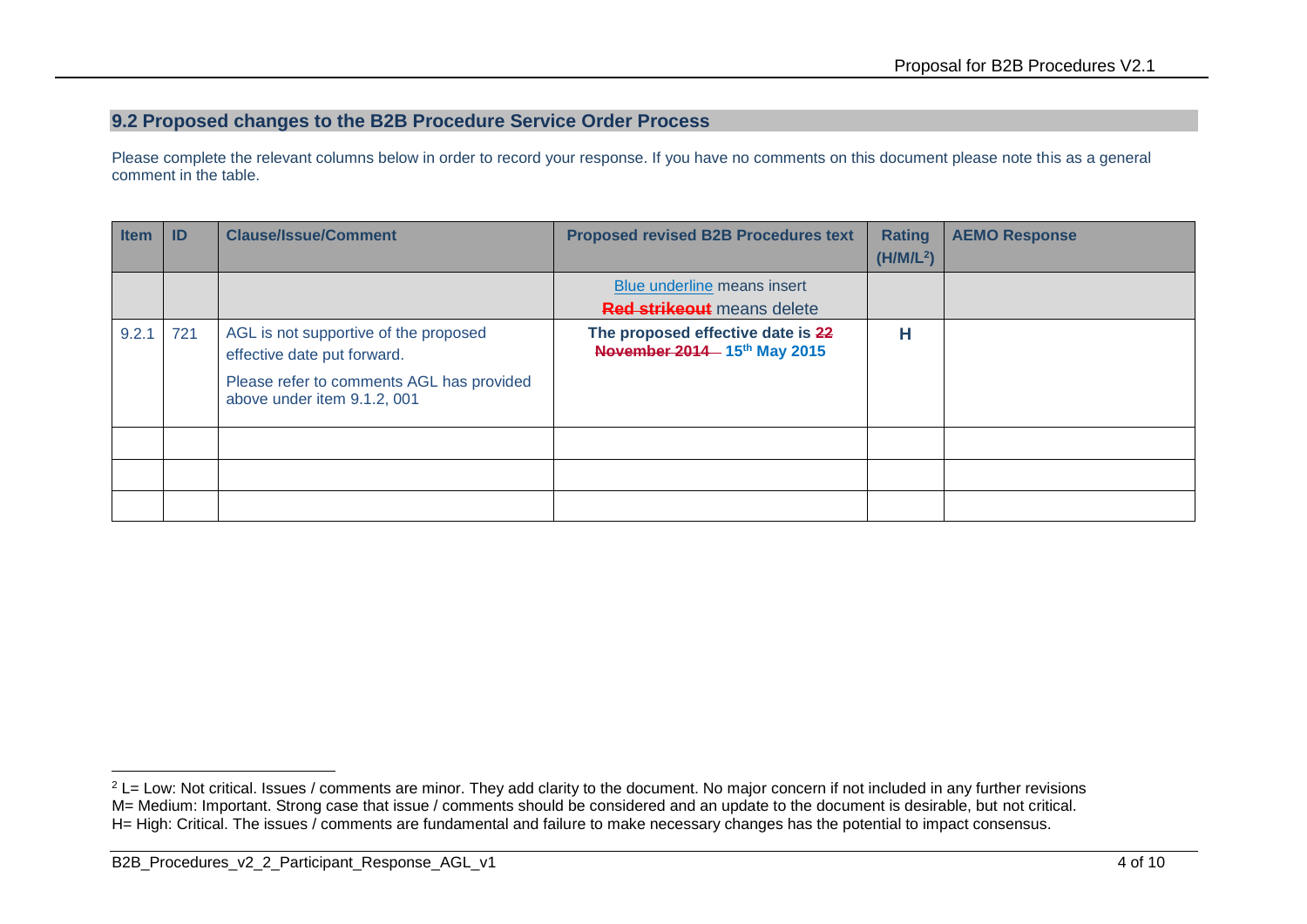### **9.3 Proposed changes to the B2B Procedure Meter Data Process**

Please complete the relevant columns below in order to record your response. If you have no comments on this document please note this as a general comment in the table.

| <b>Item</b> | ID  | <b>Clause/Issue/Comment</b>                                                                                                                      | <b>Proposed revised B2B Procedures text</b>                        | <b>Rating</b><br>$(H/M/L^3)$ | <b>AEMO Response</b> |
|-------------|-----|--------------------------------------------------------------------------------------------------------------------------------------------------|--------------------------------------------------------------------|------------------------------|----------------------|
|             |     |                                                                                                                                                  | Blue underline means insert                                        |                              |                      |
| 9.3.1       | 721 | AGL has no objections to the modifications<br>proposed                                                                                           | <b>Red strikeout</b> means delete                                  |                              |                      |
| 9.3.2       | 721 | AGL is not supportive of the proposed<br>effective date put forward.<br>Please refer to comments AGL has<br>provided above under item 9.1.2, 001 | The proposed effective date is 22<br>November 2014 - 15th May 2015 | н                            |                      |
| 9.3.3       | 721 | AGL has no objections to the modifications<br>proposed                                                                                           |                                                                    |                              |                      |
| 9.3.4       | 721 | AGL has no objections to the modifications<br>proposed                                                                                           |                                                                    |                              |                      |
| 9.3.5       | 721 | AGL has no objections to the modifications<br>proposed                                                                                           |                                                                    |                              |                      |

<sup>-</sup><sup>3</sup> L= Low: Not critical. Issues / comments are minor. They add clarity to the document. No major concern if not included in any further revisions M= Medium: Important. Strong case that issue / comments should be considered and an update to the document is desirable, but not critical. H= High: Critical. The issues / comments are fundamental and failure to make necessary changes has the potential to impact consensus.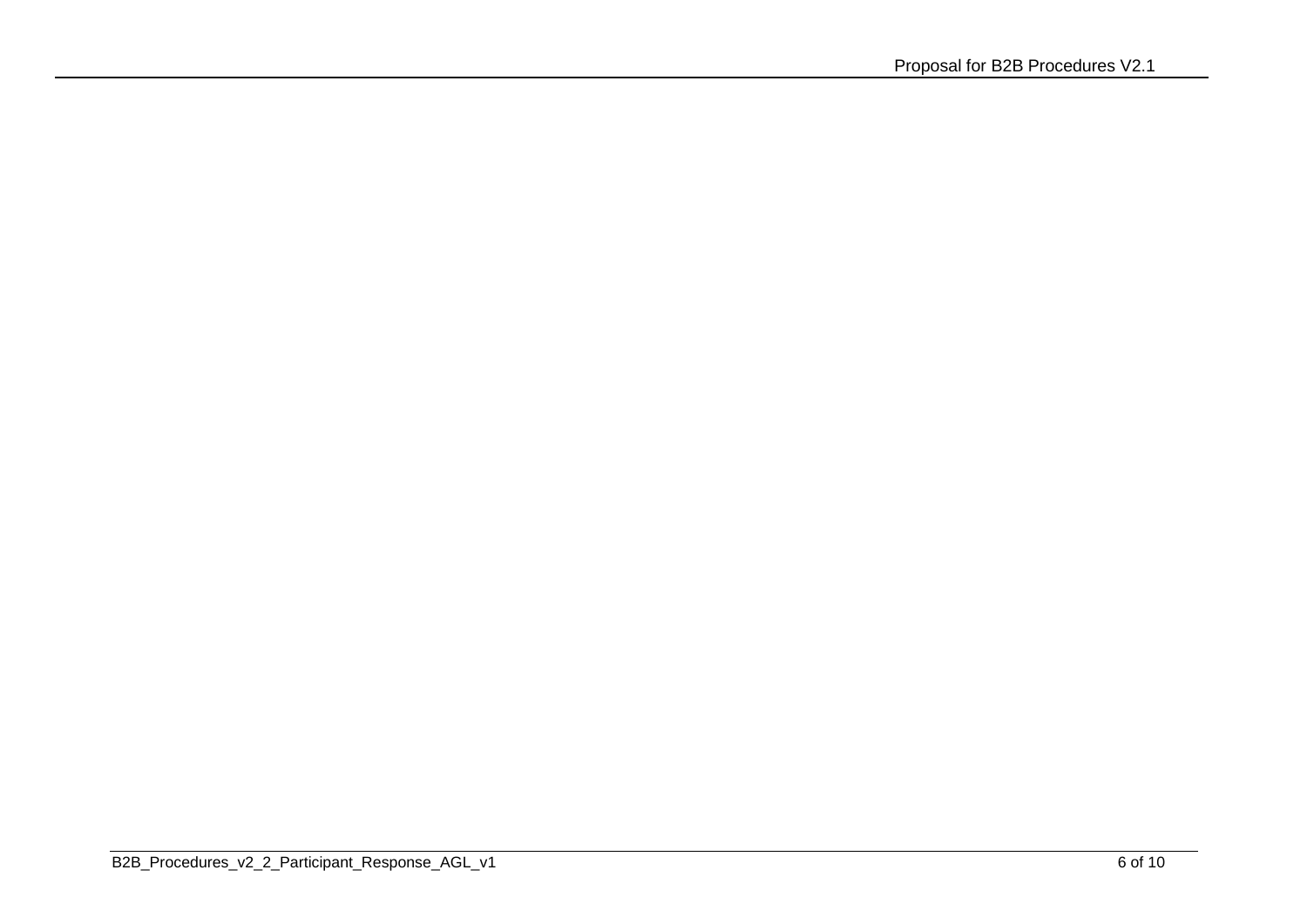### **9.4 Proposed changes to the B2B Procedure One Way Notification Process**

Please complete the relevant columns below in order to record your response. If you have no comments on this document please note this as a general comment in the table.

| <b>Item</b> | ID  | <b>Clause/Issue/Comment</b>                                              | <b>Proposed revised B2B Procedures text</b>                        | <b>Rating</b><br>(H/M/L <sup>4</sup> ) | <b>AEMO Response</b> |
|-------------|-----|--------------------------------------------------------------------------|--------------------------------------------------------------------|----------------------------------------|----------------------|
|             |     |                                                                          | Blue underline means insert                                        |                                        |                      |
|             |     |                                                                          | <b>Red strikeout</b> means delete                                  |                                        |                      |
| 9.4.1       | 721 | AGL is not supportive of the proposed<br>effective date put forward.     | The proposed effective date is 22<br>November 2014 - 15th May 2015 | н                                      |                      |
|             |     | Please refer to comments AGL has provided<br>above under item 9.1.2, 001 |                                                                    |                                        |                      |
|             |     |                                                                          |                                                                    |                                        |                      |
|             |     |                                                                          |                                                                    |                                        |                      |
|             |     |                                                                          |                                                                    |                                        |                      |

-

<sup>&</sup>lt;sup>4</sup> L= Low: Not critical. Issues / comments are minor. They add clarity to the document. No major concern if not included in any further revisions M= Medium: Important. Strong case that issue / comments should be considered and an update to the document is desirable, but not critical. H= High: Critical. The issues / comments are fundamental and failure to make necessary changes has the potential to impact consensus.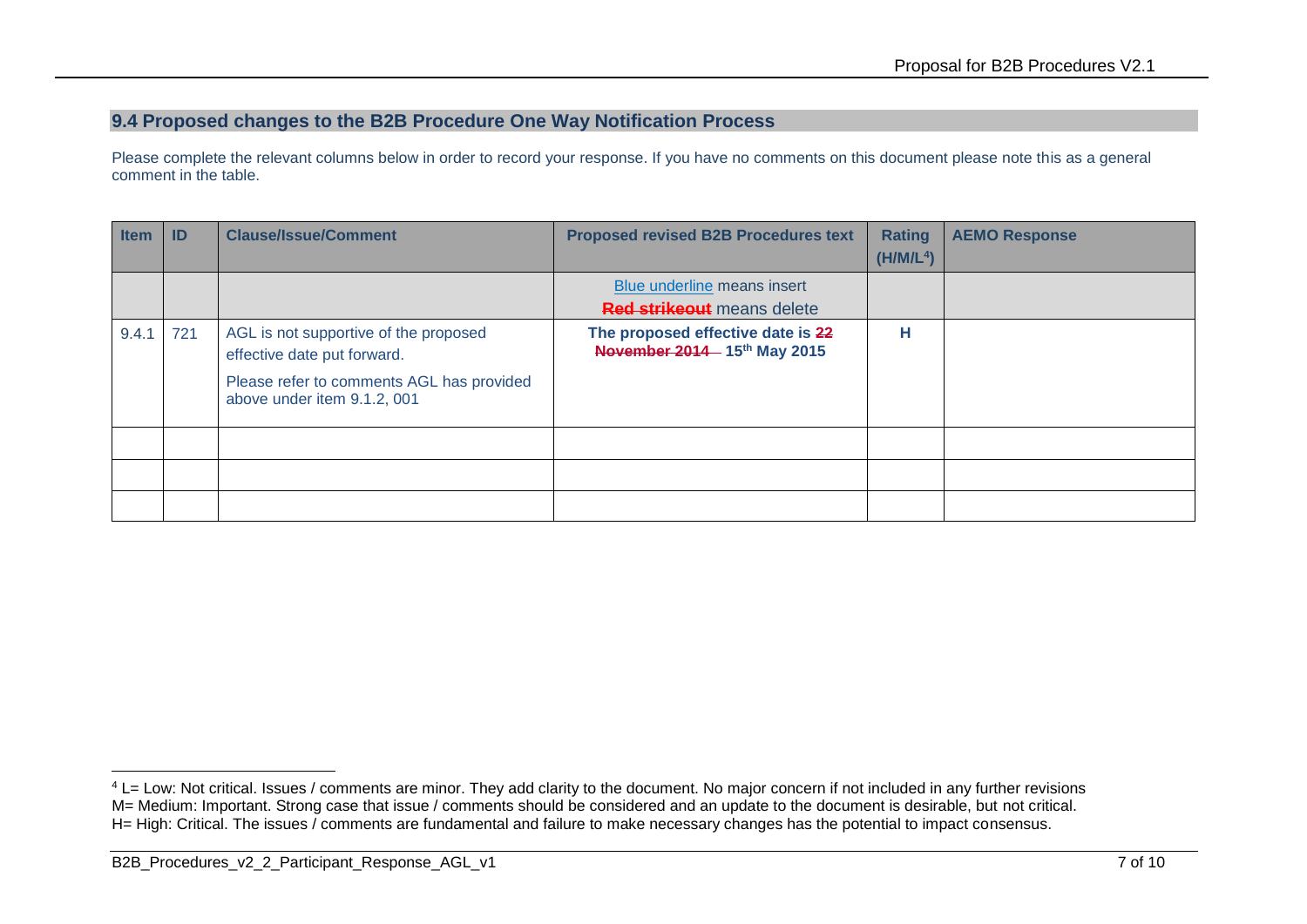#### **9.5 Proposed changes to the B2B Procedure Technical Guidelines for B2B Procedures**

Please complete the relevant columns below in order to record your response. If you have no comments on this document please note this as a general comment in the table.

| <b>Item</b> | ID  | <b>Clause/Issue/Comment</b>                                              | <b>Proposed revised B2B Procedures text</b>                        | <b>Rating</b><br>(H/M/L <sup>5</sup> ) | <b>AEMO Response</b> |
|-------------|-----|--------------------------------------------------------------------------|--------------------------------------------------------------------|----------------------------------------|----------------------|
|             |     |                                                                          | Blue underline means insert                                        |                                        |                      |
|             |     |                                                                          | <b>Red strikeout</b> means delete                                  |                                        |                      |
| 9.5.1       | 721 | AGL is not supportive of the proposed<br>effective date put forward.     | The proposed effective date is 22<br>November 2014 - 15th May 2015 | н                                      |                      |
|             |     | Please refer to comments AGL has provided<br>above under item 9.1.2, 001 |                                                                    |                                        |                      |
|             |     |                                                                          |                                                                    |                                        |                      |
|             |     |                                                                          |                                                                    |                                        |                      |
|             |     |                                                                          |                                                                    |                                        |                      |

<sup>-</sup><sup>5</sup> L= Low: Not critical. Issues / comments are minor. They add clarity to the document. No major concern if not included in any further revisions M= Medium: Important. Strong case that issue / comments should be considered and an update to the document is desirable, but not critical. H= High: Critical. The issues / comments are fundamental and failure to make necessary changes has the potential to impact consensus.